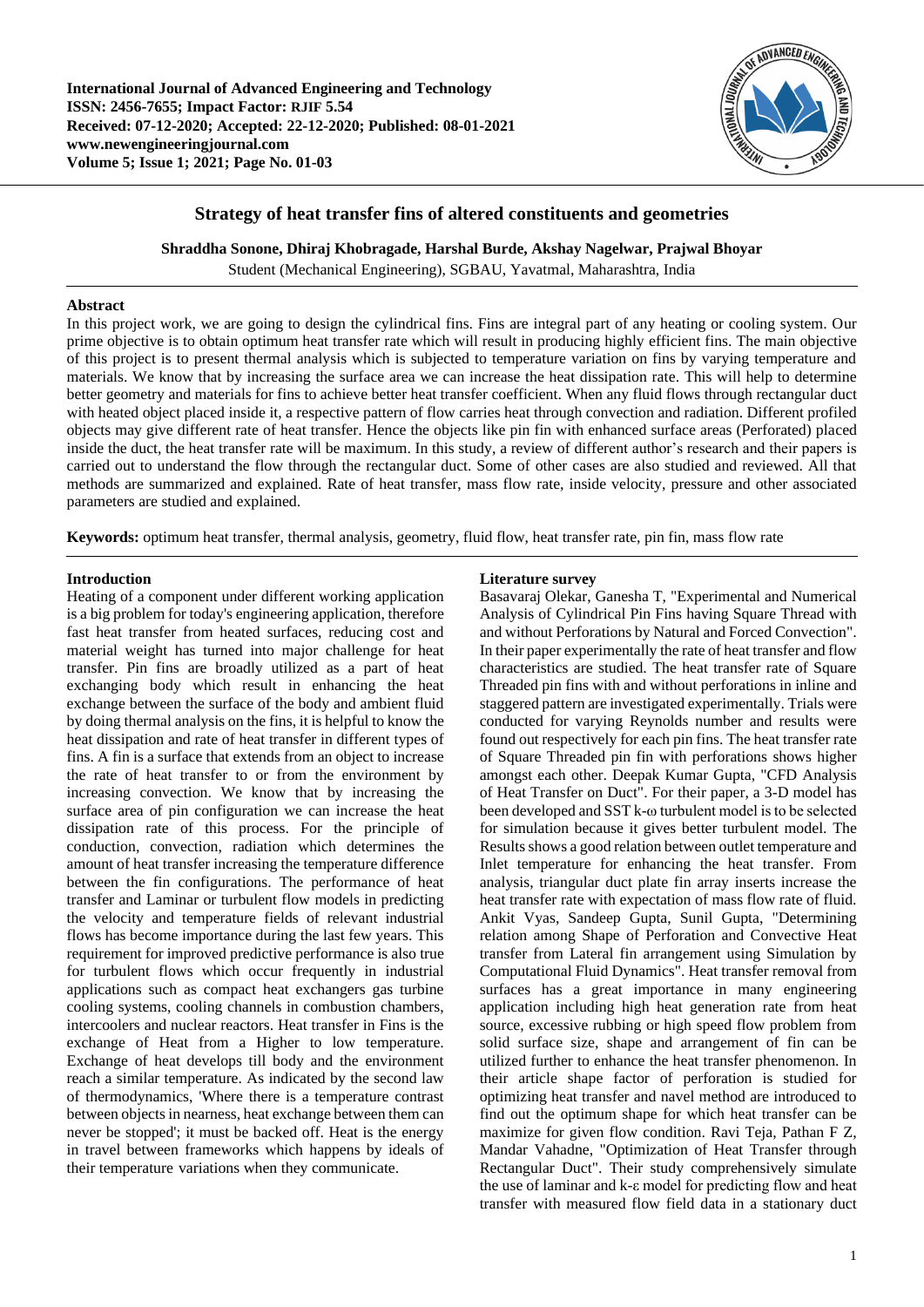which sheds light on the detailed physics encountered in the fully developed flow region, and the sharp 180° bend region. Understanding of the unsteady heat transfer in sharp 180° bends is important. The design and simulation are related to concept of fluid mechanics, heat transfer and thermodynamics. Simulation study has been conducted on the response of turbulent flow in a rectangular duct in order to evaluate the heat transfer rate along rectangular.

# **Types of fins and material used Types of fins**

# **a. Square Fin**

It is square in shape and having square cross section in geometry to judge its heat dissipation capacity. Heat is conducted from the base in to the fin at its root and then while simultaneously conducting along the length of the fin, heat is also convected from the surface of the fin to the ambient fluid with the convective heat transfer coefficient of h in W/m2– Kelvin.

## **b. Spiral Fin**

It is spiral in shape and having spiral cross section in geometry to judge its heat dissipation capacity. Spiral fin provides higher air-side heat transfer performance and friction characteristics than those of the other kind of fins and mainly used heating, cooling and dehumidifying.

## **c. Circular Fin**

It is circular in shape and having circular cross section in geometry to judge its heat dissipation capacity. Circular fin is also called a radial fin or circumferential fin. In circular fin coefficient for surface convection to the ambient air and qr is the heat flux for conduction in the radial direction.

# **Materials used in fins**

- **a. Aluminum:** Aluminum material is used in square fin and thermal conductivity of aluminum is 205 w/m.k, the main properties of aluminum is light in weight for fin and its strength at low temperature. Pure aluminum is soft, ductile, and corrosion resistant and has a high electrical conductivity. By using this material in fin of square type geometry the heat transfer rate in both natural and forced convection results in optimum rate of heat dissipation capacity.
- **b. Copper:** Copper material is used in spiral fin and thermal conductivity of copper is 385 w/m.k, the main properties of copper is it has high melting point and it is malleable, ductile, and a good conductor of electricity and heat. By using this material in spiral type geometry the heat transfer rate in both natural and forced results a very good performance in heat dissipation capacity as compare to square and composite type of fin.
- **c. Composite:** Composite material is used in circular fin and thermal conductivity of composite is 295 w/m.k, the composite material is of aluminum and copper. The properties of copper in fin is it has high melting point and it is malleable, ductile, and a good conductor of electricity and heat while aluminum is light in weight for fin and its strength at low temperature. Pure aluminum is soft, ductile, and corrosion resistant and has a high electrical conductivity.

### **Conclusion**

It was designed an important graphical user interface to analyze and design fins for exchange of heat. Three case studies were performed, the temperature profile of different fins as a function of length for different materials, and the effect of thickness on the proper length of the fin and the heat transfer rate for copper and aluminum. The best working material was copper with the highest thermal conductivity (395W/moC). Low thickness involves low temperature in the extreme of the fin resulting in a low heat transfer in that zone. The higher the thickness, the higher the proper length. Between copper and aluminum, the best material for the same thickness is aluminum because it has the shortest proper length. Though, it is necessary to see the amount of heat removed. Aluminum removes less heat than copper. The composite fin gives result in between two.

## **Acknowledgement**

The authors are willingly thankful to all the professors and mentors who help for the preparation of this paper and would also like to thank all the reviewers, our main authors for their comments to improve the quality and presentation of paper.

## **References**

- 1. Balendra Singh, Satish Singh. "A Research Paper on Heat Transfer in Notch Fin and UN Notch Fin" International Journal for Research in Applied Science & Engineering Technology (IJRASET). ISSN. 2016; 4(9):2321-9653.
- 2. Basavaraj Olekar, Ganesha T. "Experimental and Numerical Analysis of Cylindrical Pin Fins having Square Thread with and without Perforations by Natural and Forced Convection.", IJISET - International Journal of Innovative Science, Engineering & Technology, ISSN (Online). 2016; 3(7):2348-7968.
- 3. Azarkish H, Sarvari SMH, Behzadmehr A. "optimization design of a longitudinal fin array with convection and radiation heat transfer using a genetic algorithm". International Journal of thermal Sciences. Elsevier, 2010; 49:589-602.
- 4. Ganesha Murali J, Subrahmanya S Katte. "Experimental Investigation of heat transfer enhancement in radiating pin fin", Jordan Journal of Mechanical and Industrial Engineering, ISSN: 1995-6665. 2008; 2(3):163-167.
- 5. Javid Siddiqui, Gadekar AV. "A review paper on CFD Simulation of square threaded & helical twisted pin fin array in a rectangular channel to enhance heat transfer", International Journal of Science and Research, ISSN 2319-7064, 2013, 365-372.
- 6. SM Wange, Metkar RM. "Computational Analysis of Inverted Notched Fin Arrays Dissipating Heat by Natural Convection", International Journal of Engineering and Innovative Technology (IJEIT), 2013, 2(1).
- 7. Shivdas S Kharche, Hemant S Farkade. "Heat Transfer Analysis through Fin Array by Using Natural Convection", International Journal of Emerging Technology and Advanced Engineering, 2012, 2(4).
- 8. Ganesha BB, Naveen Prakash GV. "Forced Convection Heat Transfer through the Rectangular Fins of Different Geometry of Perforations". International Journal of Recent Technology and Engineering (IJRTE) ISSN. 2019; 8(2):2277-3878.